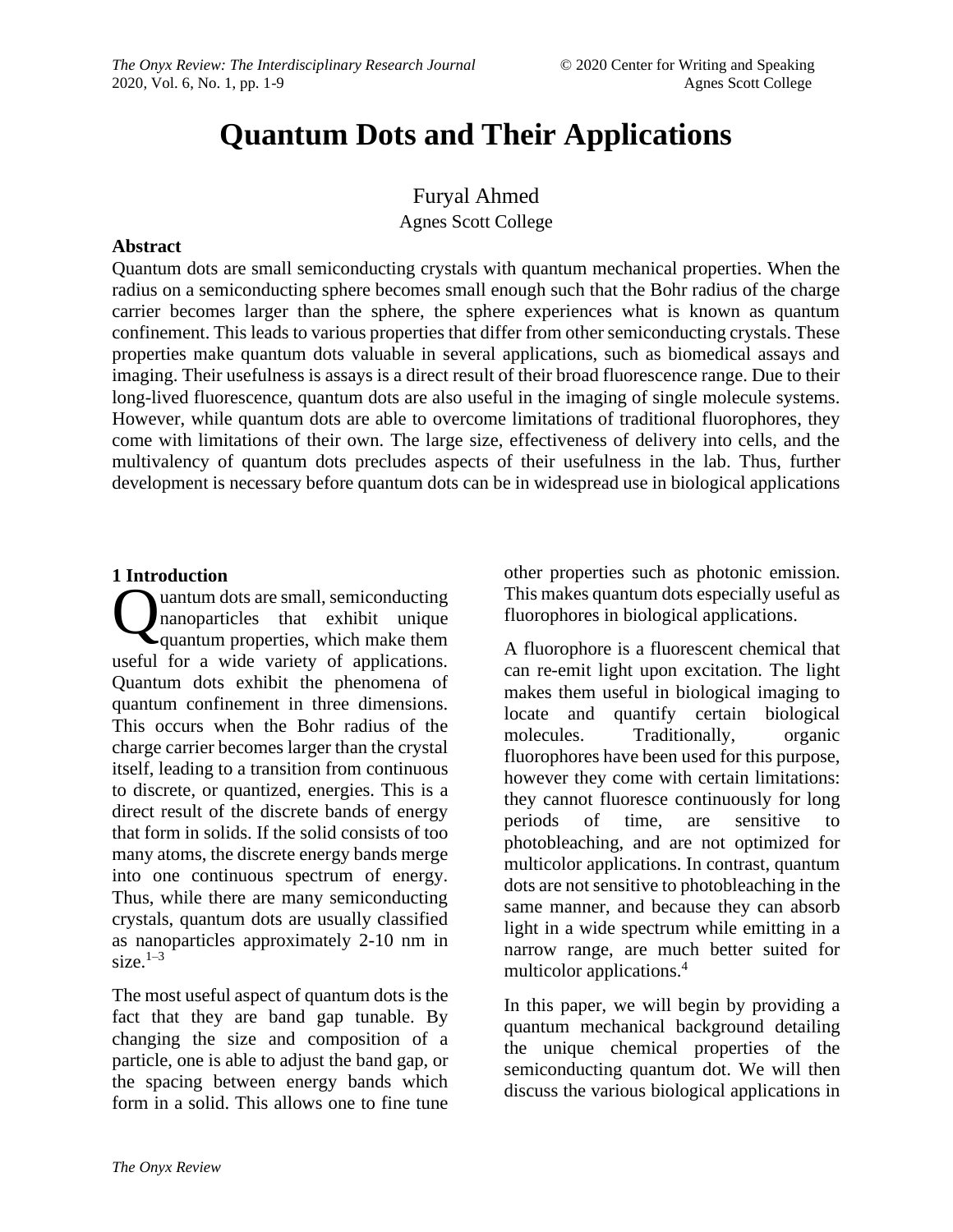which quantum dots are useful, and finally, discuss some potential limitations in their use.

#### **2 Theory**

#### **2.1 Chemical Bonding**

Semiconductors are materials comprised of many atoms bonded together. Thus, it may be useful to define what a chemical bond is. Any chemical bond involves the sharing of one or more electrons between two atoms. There are many different models we can use to mathematically describe these bonds, and these quickly become complicated enough to require the use of a computer. We will begin with a simple particle in a box model, and from there extrapolate how a more complex approximation may work.

#### **2.1.1 Particle in a Box Model**

Let us model the bond between two hydrogen atoms. The derivation presented here follows those described in McIntyre<sup>2</sup> and Simon.<sup>3</sup> We begin by modeling each hydrogen as a box of width *L* containing an electron. For the sake of bonding, we let the electron be in the ground state. If we want to form a bond between two hydrogen atoms, we can imagine pushing two potential energy wells together to get something like Figure 2.1. Here, we have two "hydrogen atoms," modeled by the wells, joined together in a way such that their electrons are free to hop between the two wells. This is a good starting point for modeling a covalent bond like the one in  $H_2$ , which involves the sharing of electron density between atoms.



Figure 2.1: A two well system composed of

finite square wells. Each well represents an atom. We have defined the coordinate of each well in terms of a so that we are able to define the interatomic spacing between them as a.

To understand this new molecular system, we want to find the eigenstates and energies of the system. For a system as simple as this one, it is possible to set up and solve the Schrödinger equation exactly, but we will instead use an approximation technique. This approach extends better to more complex systems, and so will be more illustrative for our purposes. In either case, the exact solution is no more enlightening than our approximation. We will use the linear combination of molecular orbitals (LCAO) method. This approach assumes that the eigenstates of a molecule can be constructed from the eigenstates of the single elements, or atoms, comprising it. Thus, we begin with the assumption that our molecular state as shown in Figure 2.1 is a linear combination of two states such that

 $|\right>=c1|1\rangle+c2|2\rangle, (2.1)$ 

where  $|1\rangle$  and  $|2\rangle$  represent the ground states of the two wells. These ground states are identical, save a displacement of a from each other. We can therefore write them as

$$
|1\rangle=1x-1a
$$
 (2.2)  
 $|2\rangle=1x-2a$ , (2.3)

where 1 is the ground state wavefunction for a particle-in-a-box. Since we already know the eigenstates of our atomic system, and the molecular system is simply a linear combination of those, we can use the atomic eigenstates as our basis. This allows us to solve the Schrödinger using the matrix approach rather than the differential equation approach.

For a two-well system, we have a 22 matrix representing our Hamiltonian operator. Since both wells are identical, our system is also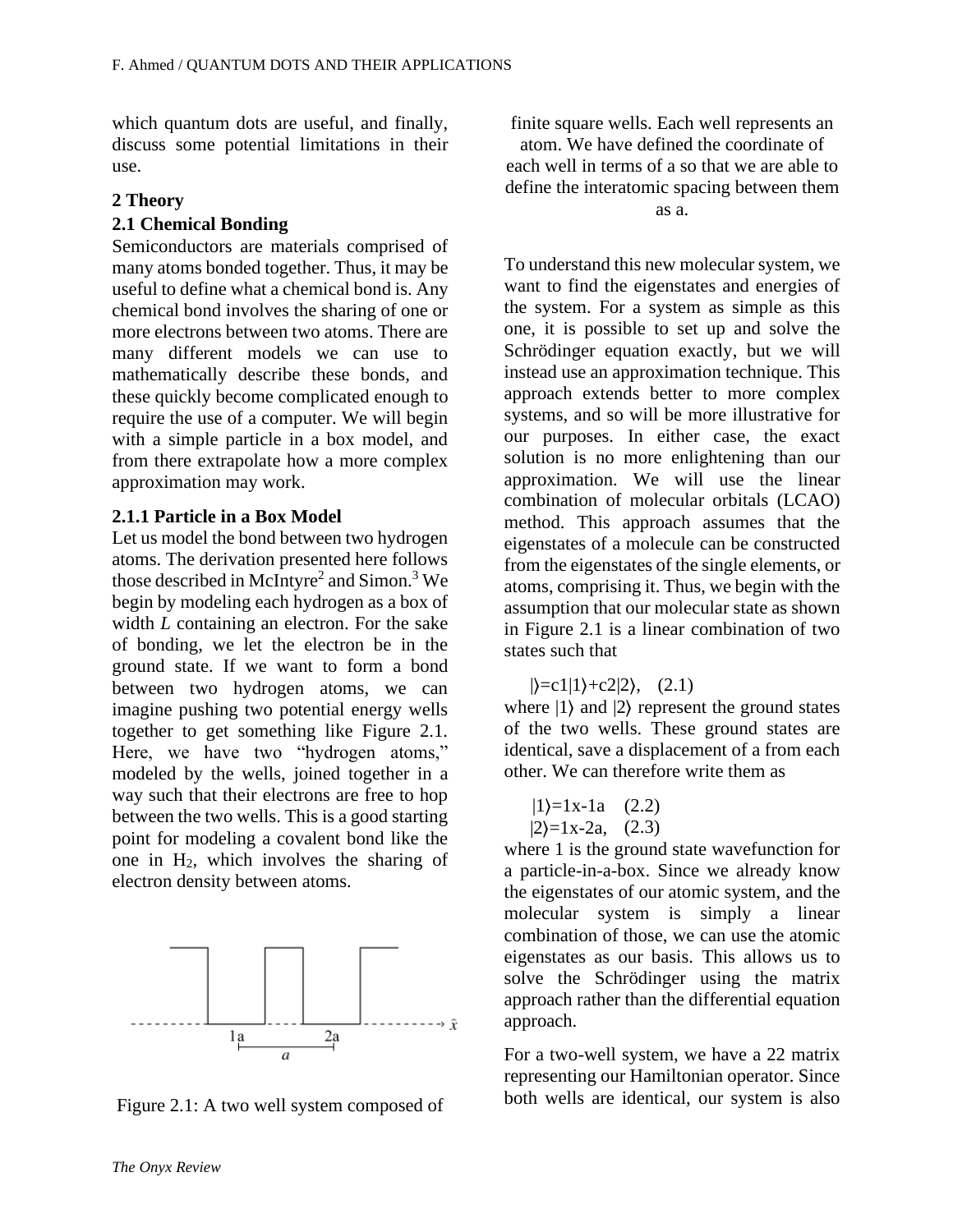symmetrical. We therefore get the matrix elements

 $=$ H11=H22= $(1H1)$ = $(2H2)$  (2.4)  $=$ H12=H21= $(1H2)$ = $(2H1)$ . (2.5)

The parameter  $\alpha$  is approximately equal to the energy of the atomic state, while  $\beta$  is defined as the so-called "hopping term," which is the probability of an electron to move between two adjacent wells. Both terms are relatively simple to calculate in this case, but are not required for us to understand this system, so we will not do so here.

We now have the Schrödinger equation

 $*$  c1 c2 = Ec1 c2 . (2.6)

To find the eigenstates and energies of this system we simply diagonalize the Hamiltonian to obtain

 $|\rangle=1\sqrt{2}$ [|1 $\rangle+|2\rangle$ ], (2.7)  $E=\alpha\pm$ . (2.8)

We see that for the two atomic orbitals we started with, we end up with two molecular orbitals (Figure 2.2). Since  $\alpha$  was approximately our atomic energy, we can say the energies of the molecular orbitals are displaced from the original energy by an energy β. The sign of β, which depends on the structure and potential of the atomic orbitals, determines which state has the higher energy. For this two square well chain,  $\beta$  < 0. The lower energy state is referred to as the bonding orbital, while the higher energy state is referred to as the anti-bonding orbital.



Figure 2.2: Two atomic states combine to form two molecular states.<sup>2</sup> The resulting molecular states exhibit a splitting effect and

are displaced from the original energy,  $\alpha$ , by a new energy, β. For this two square well chain,  $\beta$  < 0.

#### **2.1.2 Molecular Orbital Theory**

For more accurate models, we can use basis sets for our molecular eigenstates that better approximate the atomic orbital. One relatively simple example is that of the hydrogen-like, or hydrogenic, orbitals. This model consists of atoms with a central nucleus bound to one electron, like Hydrogen, hence the name. These atomic orbitals make use of the Born-Oppenheimer Approximation, which fixes the nucleus in space and leaves the electron free to move around it. Since the nucleus is much larger than the electron, it will have a relatively small momentum compared to the electron, making this a valid approximation. We then have an electron free to move around in a sphere with a fixed potential at the center. The electron then experiences a Coulombic potential dependent on its distance from the nucleus. $1$ 

This model is simple enough to allow some analytical solutions, and the derivation follows almost directly from that of a particle-on-a-sphere, though we will not repeat it here. Despite its relative simplicity, however, using this as our basis set allows us to use LCAO-MO theory, more commonly seen as Molecular Orbital (MO) theory, to accurately describe many small molecules. For example, MO theory correctly predicts that diatomic helium does not exist, and that diatomic oxygen is paramagnetic.<sup>5</sup>

For larger, more complex molecules, we can get better approximations by using more involved techniques to obtain the atomic orbitals we use as our starting point. For example, SCF-LCAO-MO (SCF: Selfconsistent field) theory uses Slater-type orbitals as the basis rather than the hydrogen-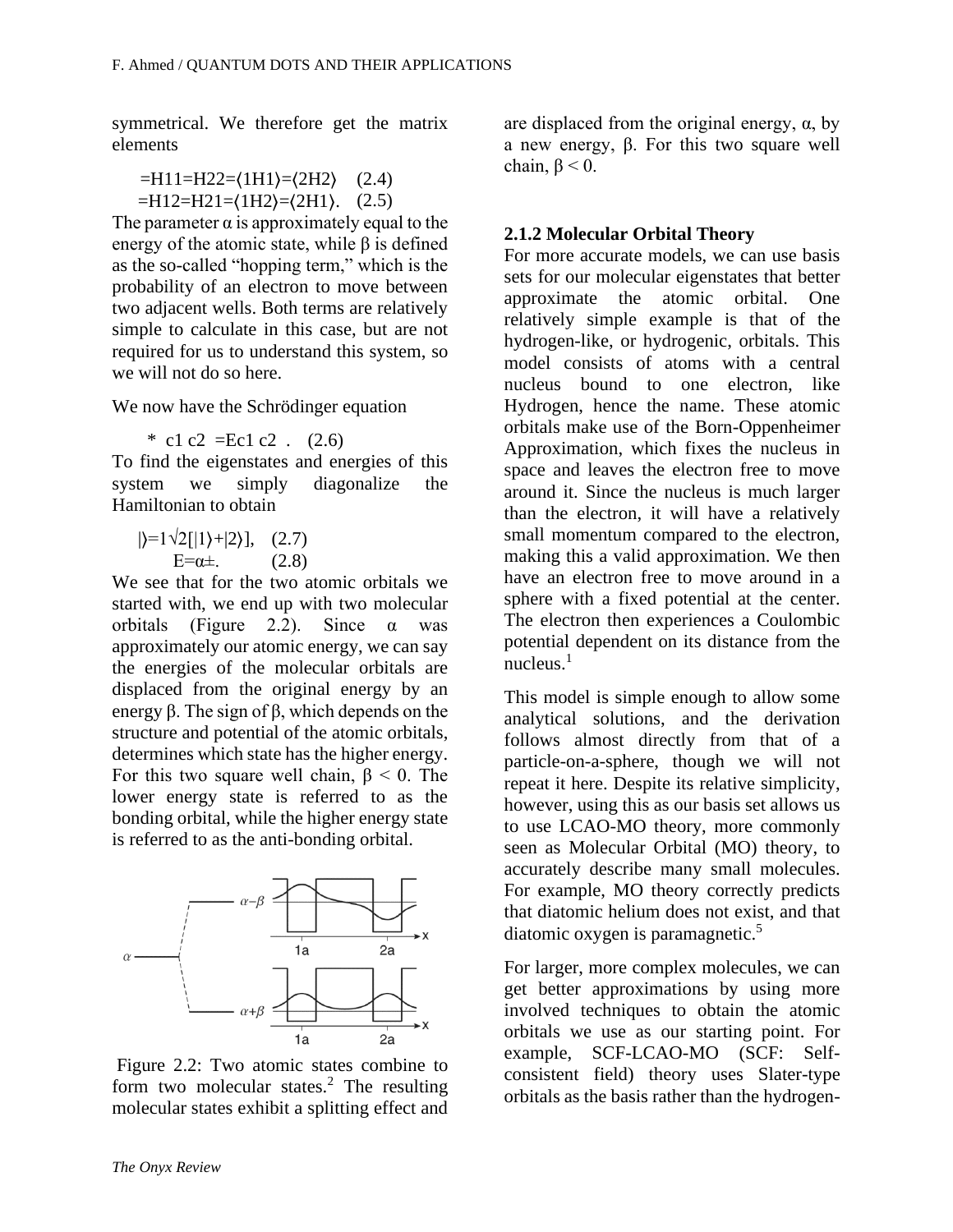like orbitals. The Slater-type orbitals account for the partial shielding of the nuclear charge by electrons in multi-electron atoms.<sup>[1](http://classes/onyx_rev/final.html#X0-atkins_molecular_2011)</sup> For many-body systems such as proteins or other large polymers, density functional theory is often employed. These methods both require complicated calculations typically carried out by a computer, and so are beyond the scope of this paper.

#### **2.1.3 Periodic systems of N-atoms**

We can now discuss how to model the molecular orbitals of a large molecule, such as a quantum dot. Just any large molecule can be difficult to describe. Luckily, we are able to simplify our model here by only considering N-atom chains which are periodic. This works well for quantum dots, as they are crystals. Crystals are molecules with translational symmetry. This means we can consider one lattice in the entire structure and extend the subsequent model to the entire structure by recognizing that the lattice repeats with some periodicity. These periodic systems have symmetry, just like our two well state in Section 2.1.1, which helps to simplify the math. The derivation presented here follows those described in McIntyre<sup>2</sup> and Simon.<sup>3</sup>

Consider an atom, n, with a single orbital which we will denote  $|n\rangle$ . Then we have a wavefunction

```
|\rangle=ncn|n\rangle. (2.9)
```
We again use an approximation technique rather than solving this system exactly. We start with the energy eigenvalue equation and take a complete set of our basis I=m|m $\{m\}$ . We apply this to the left hand side of our energy eigenvalue equation:

 $H|\right>=HI|\right>=Hm|m\rangle\langle m||\rangle$  $=$ Hm $|m\rangle$  $\langle$  $=$ Hm $|m\rangle$ cm. Then we can say

Hm $|m\rangle$ cm=E $|\psi\rangle$ . (2.10)

Left multiplying both sides by |n \, yields

n,mHnmcm=Ecn, (2.11) where Hnm= $\langle nHm \rangle$  is the matrix element of the Hamiltonian.

Another assumption we make is that the electrons are tightly bound to their respective atoms, and thus do not travel very far from them. This means the "hopping" elements of the Hamiltonian,  $\beta$ , will be equal to zero unless the two wells are adjacent. In other words,

Hnm= $\langle n|H|m\rangle = \{\alpha, \qquad m=n\}$  $\beta$ , m=n $\pm 1$  0, else. (2.12)

Based on this definition and Equation 2.11, we have that for any given cn

 $cn-1+cn+cn+1=Ecn.$  (2.13) This is not true for the boundaries, but we will focus on solving this equation for now. We then find that due to the periodicity of the system, the endpoints can be dealt with in much the same way.

We propose a guess for the coefficients

 $cn = einkaN$ ,  $(2.14)$ 

where k is the wave vector and a is the interatomic distance. The denominator accounts for normalization of the system when there are N atoms. Plugging this back into Equation 2.13 with some rearranging yields

ein-1kaN+-EeinkaN+ein+1kaN=0.

Simplifying this allows us to solve for the energies:

 $E=+2\cos ka$ . (2.15)

This is known as a dispersion relation. Note that E depends on k, so here, k is denoting the molecular eigenstate. Given that k is referring to a distinct eigenstate, we might expect that k can only take on discrete values. However, for large N, we can take k to be a continuous variable. This occurs because the more atoms we have, the more atomic orbitals we are beginning with. Thus, for N number of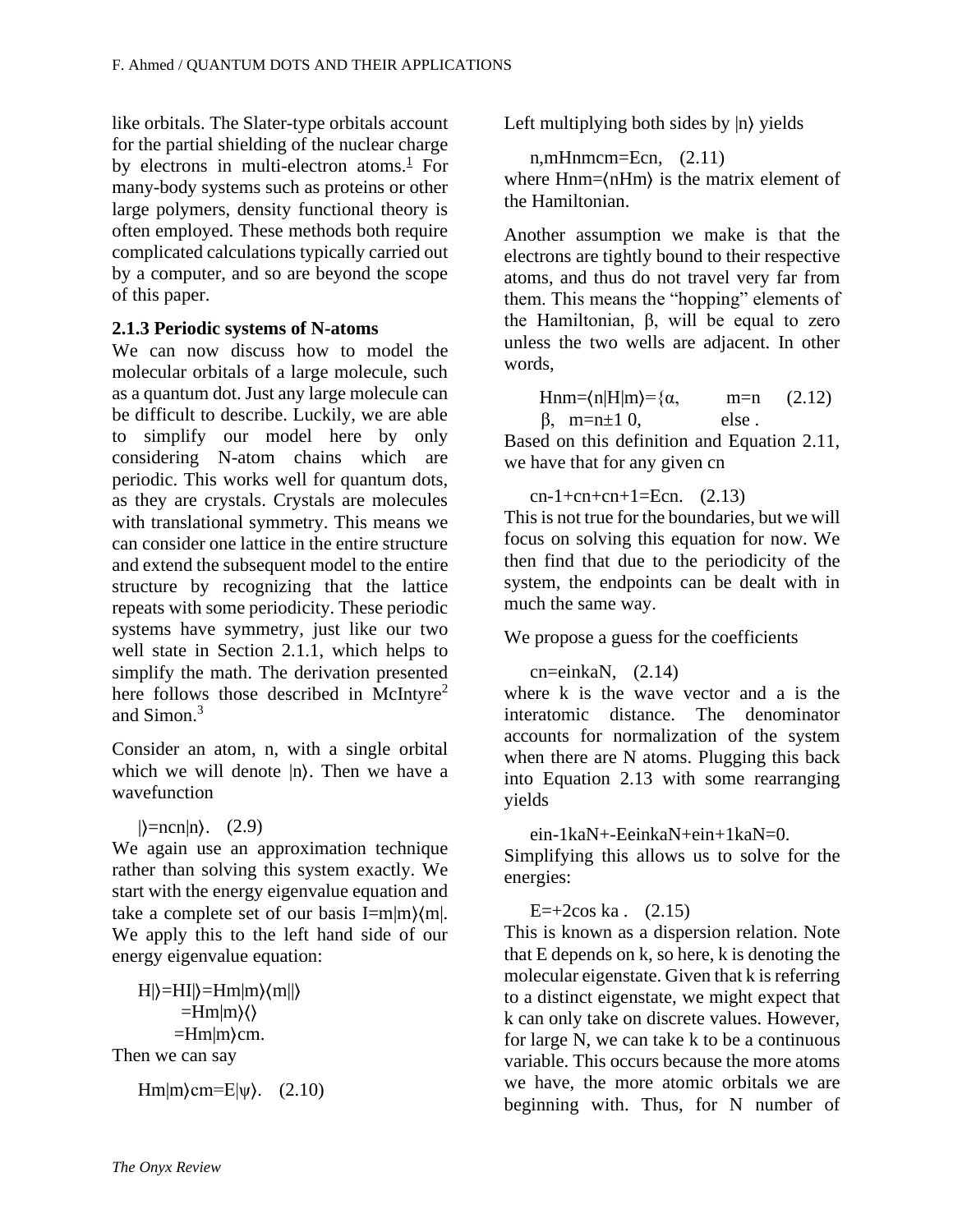atomic orbitals, we must have N number of molecular orbitals. Their energy remains bounded by  $\alpha \pm 2\beta$ , however, so the energy gap between each molecular orbital eigenstate must get smaller to fit in the bounds. Thus, for large N, we end up with a continuous band of energy bounded above by α - 2β and below by α + 2β (Figure 2.3).



Figure 2.3: The development of a band of energies from discrete energy levels as the number of atoms increases. As individual eigenstates increase in number and become closer in energy, they form a continuous band, shown in grey.

Thus far, we have been considering only one orbital to be participating in bonding. If we extend our model to include other orbitals as well, we may obtain a picture of energy something like Figure 2.4, where the gaps between the bands are forbidden regions the electrons cannot occupy.

## **2.2 Electronic Band Gaps**

As we have seen, in solids, it is more beneficial to discuss energy bands rather than discrete energy levels. The separation between the lowest filled band (valence band) and the highest unoccupied band (conduction band), where there are no allowed energy levels, is known as the band gap. When electrons are excited from the valence band to the conduction band, an electric current is created.<sup>3</sup>

Semiconductors such as quantum dots are characterized by a band gap of relatively small energy, less than  $4 \text{ eV}^3$ . This allows some electrons to jump from the valence to the conduction band at normal temperatures, creating holes. Other electrons from lower levels are now free to jump up and occupy this hole. They then leave behind their own holes which even more electrons can move into. In this way, the hole behaves like a positive charge that can conduct electricity on its own as a positive charge carrier.



Band gaps can be engineered by combining multiple semiconducting materials to create heterogeneous structures. A simple example is a device made by combining layers of GaAs and  $Al_xGa_{1-x}As$ . By creating this alloyed structure, one can create any desired band gap just by tuning the composition of the alloy and thickness of the individual layers.<sup>2,3</sup> Consider, for example, the structure shown in Figure 2.5. Let us direct our focus to the schematic of the well structure in Figure 2.5(b). Here, the Vcx line depicts the potential of the conduction band, while the Vvx line depicts the potential of the valence band. The space between them is the band gap. Note the difference in band gap that occurs as we move from the AlGaAs layer to the GaAs layer. We see that for this structure, the band gap of GaAs is smaller than the band gap of AlGaAs. These changes in band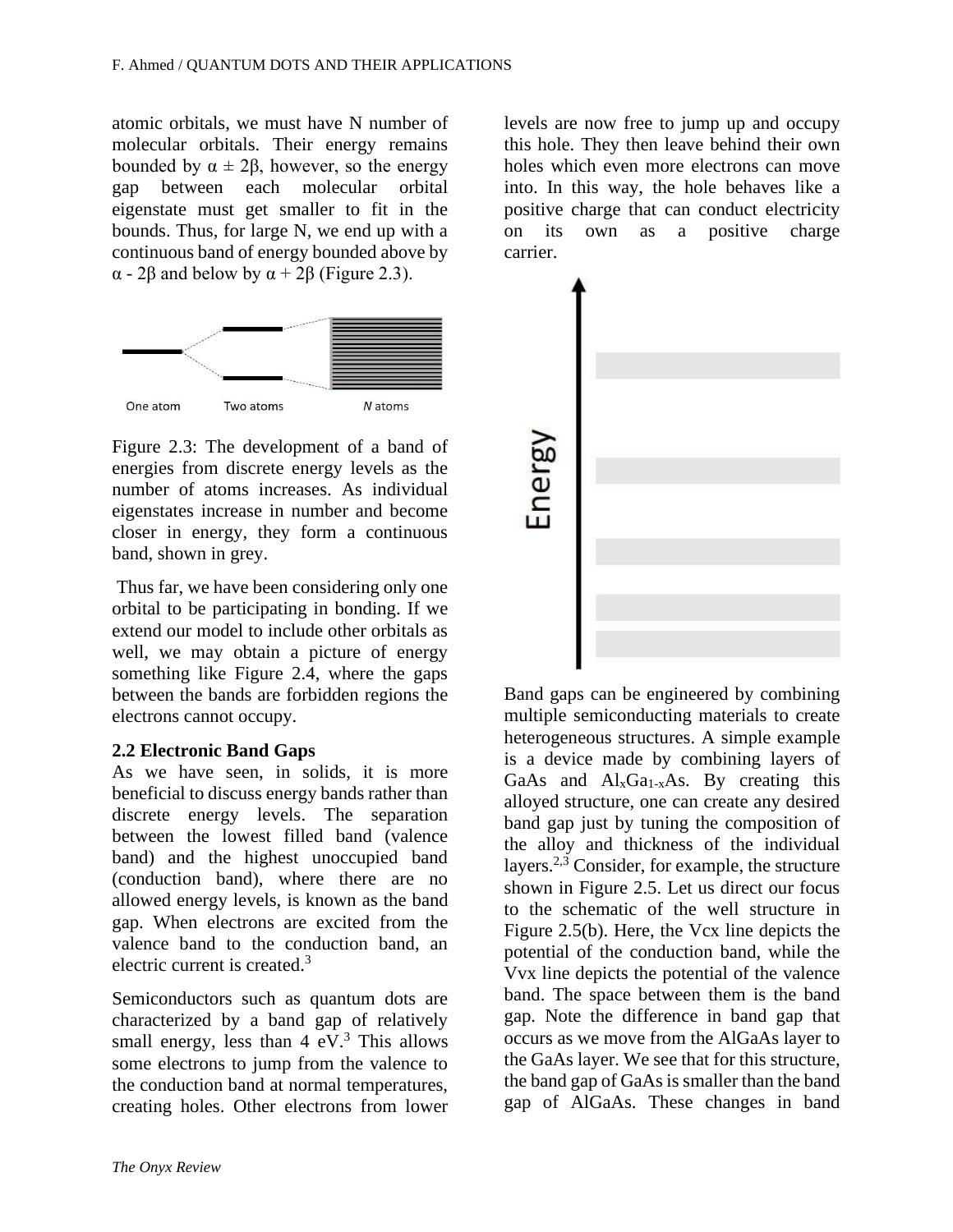energy can be thought of as a potential that an electron (or hole) would feel. Thus, an electron in the conduction band, or a hole in the valence band, can be trapped in the GaAs region. This gives rise to discrete energy eigenstates similar to those from confinement of a particle-in-a-box.



Figure 2.5: (a) A semiconductor heterostructure and (b) band diagram of a GaAs quantum well.<sup>2</sup>

The simple structure described above exhibits confinement in one dimension. Our charge carriers are free to move in the plane of the thin well but are otherwise restricted in their movement. Further confinement can lead to quantum wires (confinement in two dimensions) and quantum dots (confinement in three dimensions). Confinement in quantum dots arises when the Bohr radius of the charge carrier exceeds the size of the crystal, leading to the formation of discrete energies.<sup>6</sup> The size and composition of the dot determines the confinement size, not unlike how in our one dimensional case, the size and composition of the layers in the semiconductor heterostructure allowed us to fine tune the band gap. This in turn allows us to fine tune the wavelength of light emitted upon excitation of the charge carrier.

The process by which an electron jumps from the conduction to the valence band is not unlike the transition electrons make between discrete atomic orbitals in atoms. For example, boron compounds burn green because when they are heated, their electrons absorb a certain amount of heat energy that causes them to jump to higher energy levels. As the electrons come back down from that excited state, they release energy in the form of light. The wavelength of light varies based on the amount of energy released, and the amount of energy released depends on the difference in energy between the ground and excited state. In the same way, when electrons in a quantum dot absorb energy, they jump from the valence to the conduction band, and as they come back down, release energy in the form of light. The wavelength here is thus governed by the band gap. Therefore, by adjusting the band gap, one can design different dots which can emit different wavelengths of light upon excitation (Figure 2.6).



Figure 2.6: Photoluminescence of alloyed  $CdS<sub>x</sub>Se<sub>1-x</sub>/ZnS$  quantum dots of 6nm diameter.<sup>7</sup> As the composition of the  $CdS<sub>x</sub>Se<sub>1-x</sub>$  alloy is changed, so is the photonic emission of the dot.

## **3 Applications**

The unique optical and chemical properties of quantum dots make them ideal fluorophores for use in fluorescent imaging. Traditionally, organic fluorophores such as genetically encoded fluorescent proteins or chemically synthesized fluorescent dyes have been commonly used. These, however, have some significant limitations: they cannot fluoresce continuously for long periods of time, are sensitive to photobleaching, and are not optimized for multicolor applications. Organic fluorophores absorb and emit light in a very narrow spectrum.<sup>4</sup> Therefore, if we want to image multiple molecules, multiple excitation sources must be used. In contrast, quantum dots are not sensitive to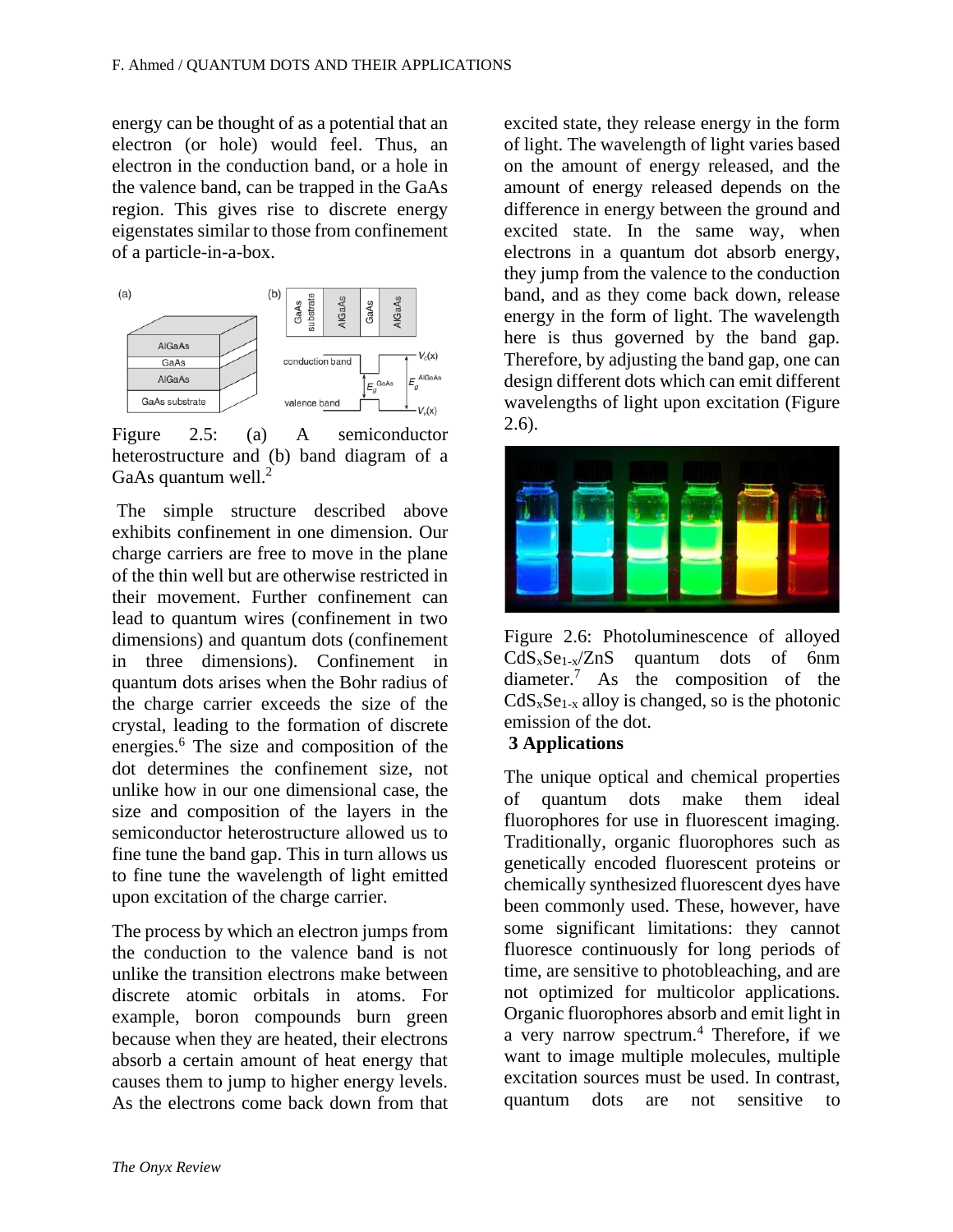photobleaching in the same manner and absorb light in a broad spectrum but emit in a narrow range. This makes them highly desirable in many biological applications that commonly use fluorescence. Quantum dots can be utilized in two main biological applications: biosensing and biological imaging.

## **3.1 Biosensing**

Various biological assays, or tests, involved in the detection and quantification of DNA, RNA, and protein levels involve fluorescent imaging. In these applications, quantum dots can be particularly useful. Quantum dots differ from organic fluorophores in that bioconjugation with other molecules does not affect their fluorescent properties.<sup> $6$ </sup> Thus, one can conjugate various molecules to the quantum dot surface to aid in small molecule detection. For example, immunoassays, which involve the use of highly specific antibodies to detect protein or DNA levels, make use of fluorophores in detection and quantification. Commonly used quantum dots for this purpose are CdSe/ZnS dots, where the CdSe is the semiconducting core, and the ZnS is a stabilizing coating.

Another assay in which quantum dots prove useful are microarrays. A microarray test can be used to measure differences in relative gene expression levels between two samples, usually an experimental and control sample. A different colored fluorescent probe is used for each sample. The two samples are mixed together and imaged. Relative expression is based on which color appears more once the samples are imaged. Thus, we can see why quantum dots may be particularly useful in this application. The use of multiple colors makes quantum dots preferable since they only require one excitation energy as compared to traditional fluorophores which would require two.

## **3.2 Biological Imaging**

The high resolution and long-term stability of quantum dots makes them excellent for in vivo and in vitro cellular imaging. In this way, quantum dots can be used to study molecular mechanisms.

To understand the molecular mechanisms of protein binding, signaling, and regulation, it can be useful to study single molecule systems. Quantum dots can be used as a fluorescent tag for single protein tracking, thus providing insight into molecular mechanisms in systems biology. The protein of interest can be conjugated to a quantum dot and time-series fluorescent imaging can be used to track its trajectory. Various statistical analyses of the trajectories can then be used to determine dynamic properties of the proteins. The first quantum dot based single molecule tracking was performed by Dahan and colleagues in  $2003$ ,<sup>8</sup> and involved tracking the lateral movement of glycine receptors in the cellular plasma membrane of neuronal cells. Using antibody-conjugated quantum dots, the authors were able to track this movement and reveal that the dynamics of this movement varied across the different domains of spinal neurons.

Another example of the biological usefulness of quantum dots is in identifying in vivo protein-protein interactions. In this way, quantum dots can be used to shed light on the mechanisms underlying cellular signaling. Lidke and colleagues<sup>9</sup> used bioconjugated quantum dots to target two key proteins often dysregulated in cancer, receptors erbB1 and erbB2. From this experiment, they were able to elucidate protein-protein interactions between quantum dot-bound erbB1 and erbB2 receptors. This revealed the active role the erbB2 receptor plays in conferring higher aggressiveness to breast cancer.

## **3.3 Limitations**

While there exist a wide variety of biological applications for quantum dots, there remain some limitations associated with their use.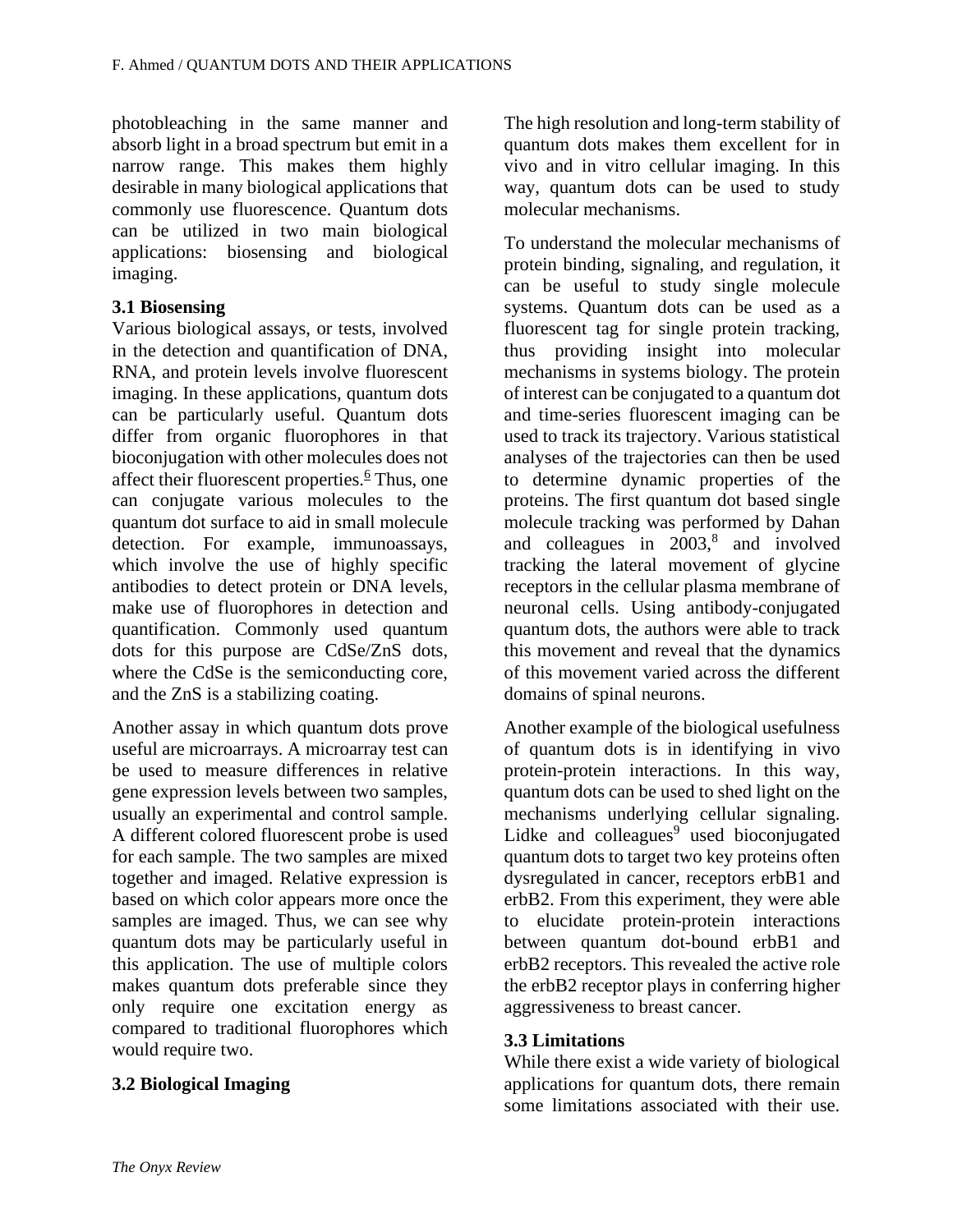One of the main impediments to their use is effective delivery into cells. Note that the in vivo examples described above involved study of membrane proteins, but not intracellular molecules. This is due to the difficulty associated with the cellular uptake of quantum dots. Quantum dots are inherently hydrophobic; thus, they must be made hydrophilic before they can pass through the lipid bilayer of the cell membrane. Many different strategies have been implemented in order to facilitate the hydrophilicity of quantum dots, however these modifications decrease both the stability and quantum yield. Furthermore, the colloidal nature of quantum dots in aqueous environments makes them sensitive to aggregation as a result of changes in pH or temperature. <sup>4</sup> These are not conditions that can be controlled in a live cell; thus quantum dots must be modified such that they are inert to their environments before use in live cells.

Another limitation of quantum dots is their size. Unlike organic dyes, which are small molecules, quantum dots are more comparable in size to a large protein - making them almost 2000 times bigger. While the semiconducting core itself ranges from 2-10 nm, the stabilizing coating and further surface conjugation of specific proteins or antibodies quickly increases their size. This massive size further raises concerns about effects of quantum dot conjugation in protein mobility and functionality. One way to overcome this limitation would be to use less molecules, or molecules which are smaller in size for bioconjugation.<sup>4</sup>

Furthermore, multivalency of quantum dots precludes their usefulness in labeling only a single molecule in live cells. The large surface area to volume ratio of a biocompatible quantum dot enables conjugation of multiple copies of various biomolecules. For proper detection, one would want a single quantum dot to bind to

only one target biomolecule. Furthermore, these multivalent interactions of a quantum dot with a target cell surface protein can lead to protein cross-linking and consequently activate signaling pathways as well as significantly impair surface protein mobility. Wang and colleagues $10$  found that nanoparticles conjugated with transferrin receptor (TfR) antibodies lead to programmed cell death in cancer cells in a bioconjugation density-dependent manner.

## **4 Conclusion**

Semiconducting quantum dots are small nanoparticles ranging from 2-10 nm in size that exhibit quantum confinement in three dimensions. This is a direct result of the discrete bands of energy that form in solids. The band gap of these solids can be tailored by changes in composition and size, thus changing the confinement effect. This tunability of the band gap allows one to control what wavelength of light is emitted from the particle upon excitation. This, and other properties, make quantum dots useful in a variety of biological applications.

In addition to band gap tunability allowing researchers to tune which wavelength of light is emitted upon excitation, quantum dots are also not sensitive to photobleaching like traditional organic fluorophores are. Furthermore, the wide absorption range of quantum dots coupled with their narrow emission range makes these nanoparticles ideal for multicolor application. By coating the semiconducting core in a stabilizing layer and conjugating the surface with various biomolecules, highly specific and stable fluorophores can be created. These can be used in immunoassays, protein and DNA detection, as well as single molecule tracking and study of cell signaling pathways.

Though these molecules have many advantages over traditional fluorophores, they come with their own limitations. Their sensitivity to environmental changes makes